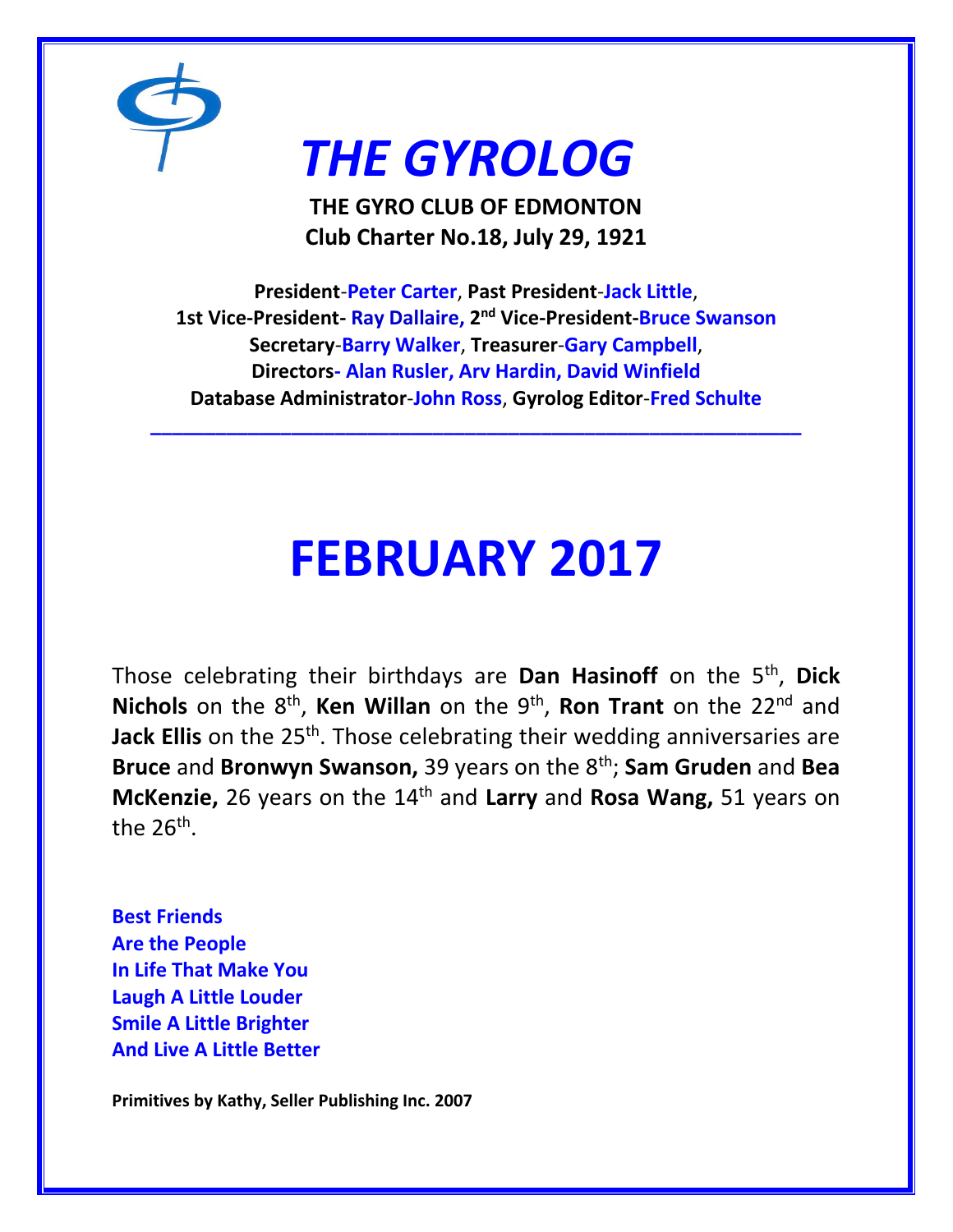

**Informal meeting of Gyros at Three's Café in Maui on February 3rd . Ramsey's, Little's and Schulte's.**

**Mike Matei** welcomed 54 Gyros and Gyrettes to the **Annual Valentines Party** held at the Faculty Club on February 7<sup>th</sup>.

A three-course dinner consisting of salad, sorbet, choice of salmon or prime rib and a chocolate mousse dessert was served.

The guest speaker was retired **Edmonton maître d' Brian Welsh** who for more than three decades, ran the front of house for many of the city's best restaurants, from the Harvest Room of the Hotel Macdonald, to the storied likes of Claude's, Walden's, The Carvery and Ruth's Chris. Brian's presentation entitled "Dining with the Queen" provided some insight and tips on etiquette for formal meals.

Thanks to **Mike Matei** for organizing this special event.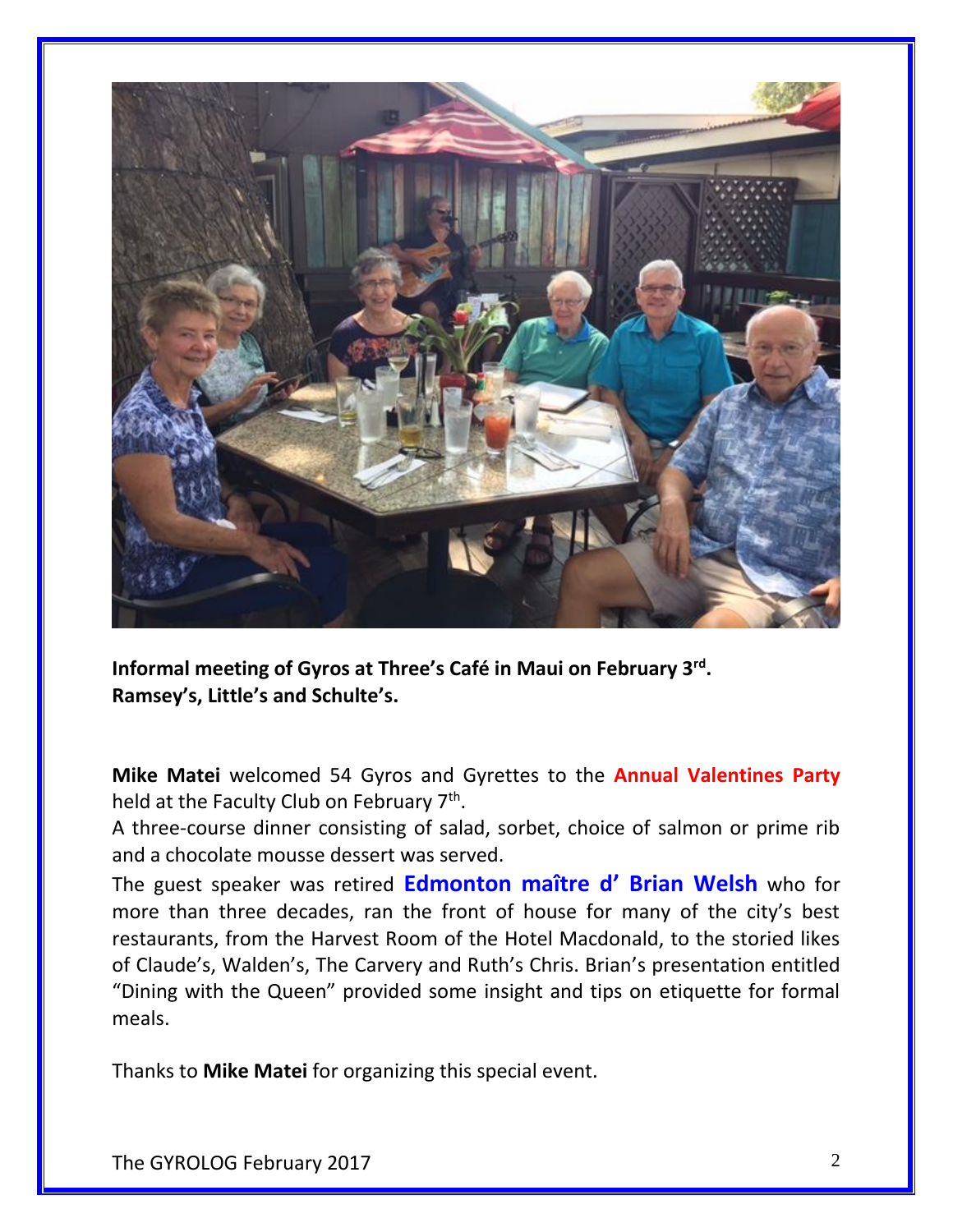**President Peter Carter** welcomed 31 Gyros and two guests to the February 21<sup>st</sup> luncheon meeting held at the Royal Mayfair Golf Club.

**David Winfield** introduced our guest speaker **Bruce Hogle**. During his 47-year electronic/print journalism career in five provinces and twelve cities, Bruce always endeavoured to initiate changes to benefit both his profession and residents of the communities where he lived.

As **Trail Daily Times** Editor, he exposed Sons of Freedom Doukhobor leader Stefan Sorokin for the terrorism created within the West Kootenays of British Columbia including firebombing of 40 homes in the Village of Ootischenia to which he was the sole witness.

As **Deputy Editor of the Medicine Hat News**, he initiated a campaign which saw that city go five consecutive years without a fatal automobile accident. In **Saskatoon**, he and four colleagues built that city's **first FM radio station**.

In his **31 years at CFRN TV/CTV Edmonton**, he hosted Canada's first TV public affairs show *Face The Newsmen* in 1965 which his late father Bill Hogle had started in 1956. His 1967 TV documentary "*What About The Victim"* resulted in Alberta establishing Canada's first Crimes Compensation Board. In 1981 he launched "*Wednesday's Child*" – a weekly visionary feature now in its 33<sup>rd</sup> year of finding permanent homes for difficult to adopt children.

As first Chairman of Grant McEwen University's **journalism program,** he helped establish their curriculum. When he learned that all Canadian journalism schools depended solely on U.S. electronic teaching aids, he produced Canada's first 30 minute teaching video which was provided to all 35 Canadian journalism schools; the National Archives of Canada; Carleton Board of Education and smaller TV news operations – all at no charge.

His 15,000 TV editorials over the years resulted in the Alberta Government becoming the first in the Commonwealth to allow **live coverage of their legislature in 1973.** With an economic boon that year, Alberta landlords could increase rents four times a year until the Hogle editorials resulted in government implementing **rent controls**. Another editorial campaign saw the University of Alberta Hospital launch emergency dental services in 1975. In 1978, his editorials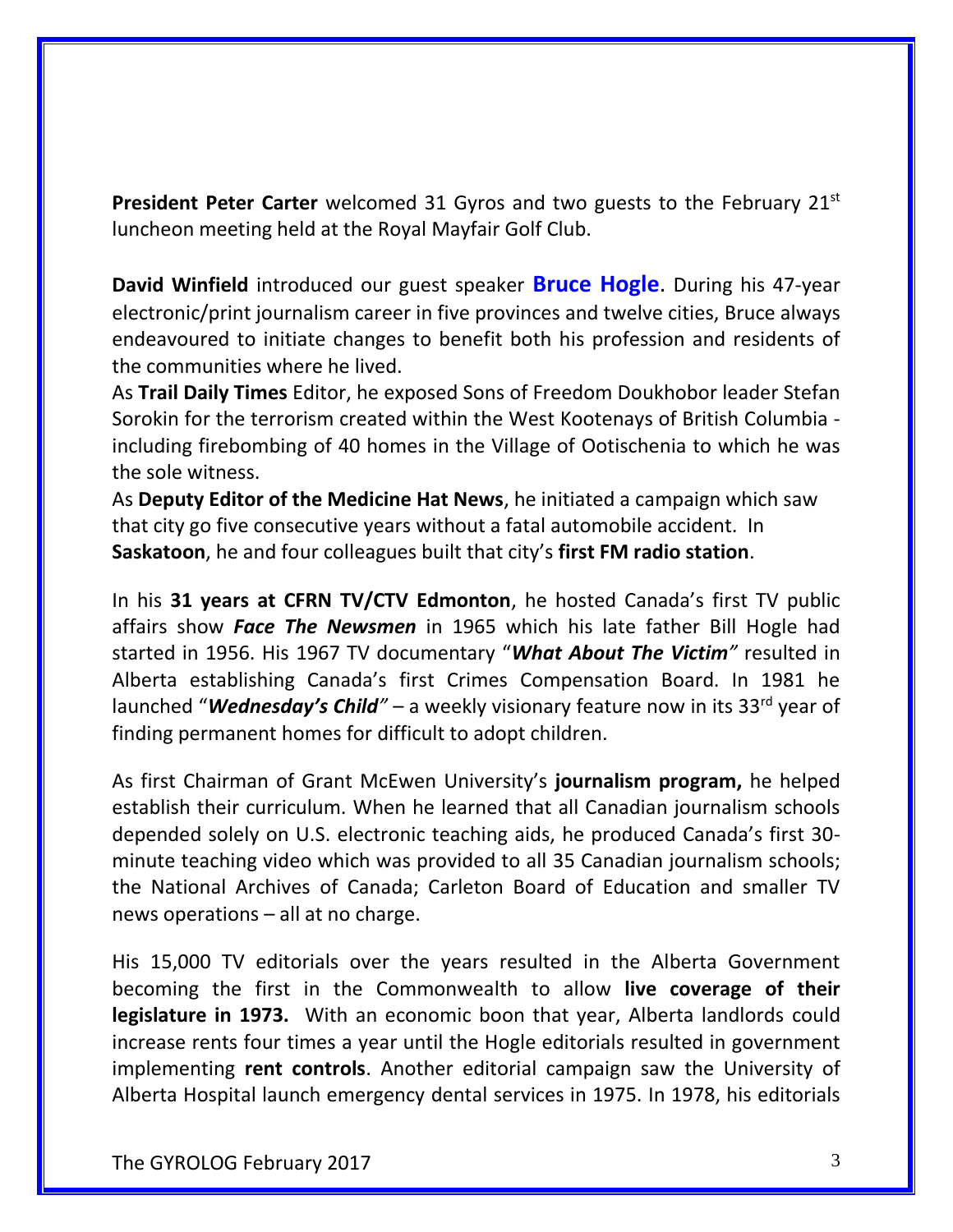helped eliminate existing legislation which didn't allow Albertans 45 and older to adopt children.

In 1976, he broke down major barriers against women by hiring **Daphne Kuehn as Canada's first FM radio morning news anchor.** In 1978, he promoted her as the first female TV anchor in Edmonton and Western Canada, later hiring additional women as reporters in both news and sports.

In 1993 Bruce established the CFRN TV **Good Neighbour Fund** – which is still assisting needy Albertans. He has been a director of over 30 charities and nonprofit organizations in Edmonton, Alberta, and Canada.

For his work within the field of communications and various communities, he has received: the Order of Canada; the Alberta Order of Excellence; named one of the 100 Edmontonian's of the Century; inducted into the Canadian Association of Broadcasters Hall of Fame; City of Edmonton Community Service Hall of Fame; named a Paul Harris Fellow by Rotary International and a Lions International Melvin Jones Fellow; the Queen's Diamond Jubilee, Golden Jubilee and 125<sup>th</sup> Anniversary Commemorative medals; Paul Mulvihill Heart Award; Alberta Award of Excellence; Alberta Centennial Medal and Radio Television News Directors Association Lifetime Achievement Award.

Bruce and Gail Hogle have been married 60 years with sons William and Randall both U of A graduates in law; while son Steve is a graduate of NAIT and the University of Illinois and is currently President of the Saskatoon Blades Junior Hockey Club.

Bruce spoke of his involvement with the Al Shamal Shriners and the **Shriners Hospitals for Children.** He helped establish the *"Red Coats/Red Fez"* program in Alberta whereby members of the RCMP and the Al Shamal Shriners joined forces in seeking out children in rural isolated areas who would benefit from medical care provided at Shriners Hospitals for Children.

Shriners Hospitals for Children is a network of 22 non-profit medical facilities in Canada, the United States and Mexico. Children with orthopaedic conditions, burns, spinal cord injuries, and cleft lip and palate are eligible for care and receive all services in a family-centered environment, regardless of the patients' ability to pay.

Mr. Hogle then introduced the **Shriners BullyProof Guide** which provides practical advice and helpful tips for coping and dealing with bullying. **A few shocking facts about bullies:**

The GYROLOG February 2017 4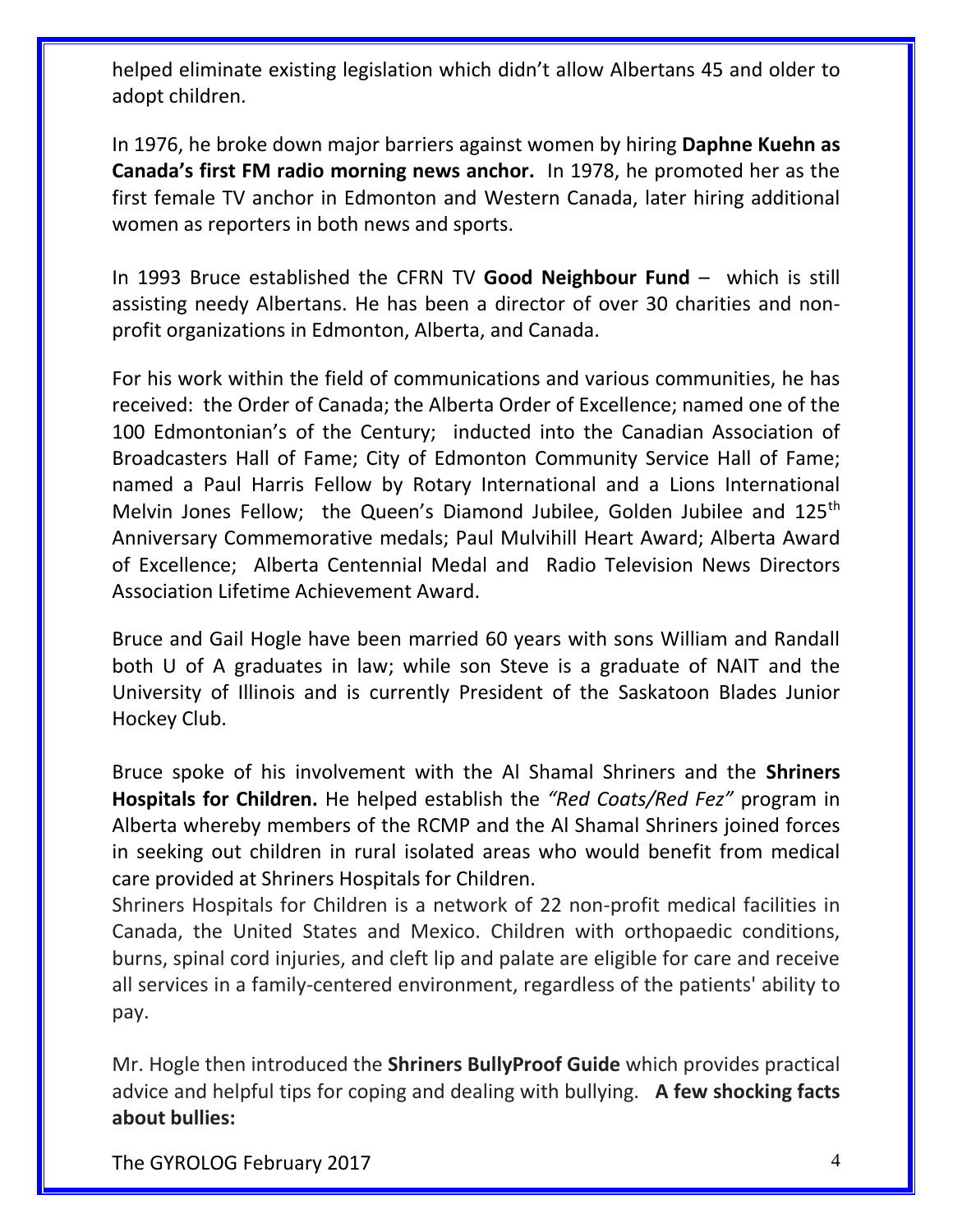- Bullying is an early form of mean-spirited behavior that affects you even after you grow up.
- Statistically, about 16% of school students are involved in bullying, as bullies and victims. Of these, 7% are bullies and 9% are their victims.
- By the time these bullies reach 24 years of age, 60% of them will have criminal records. Compared to other kids, bullies grow up to have more arrests for drunk driving, domestic violence and child abuse.
- Bullies are aggressive children who see threats and/or violence as an okay way to deal with other kids. Some bullies fight because they think other kids will harm them, so this is their way of defending themselves- being mean first.
- A lot of bullies are overactive and act on impulse, while others have been spanked or physically abused by adults. Those who have parents who are bullies merely copy the behavior they see at home, thinking it's acceptable behavior.
- Some parents may not know what to do when they see their children behave as bullies- if bullies don't understand their behavior, they assume it is okay to act in a mean way toward other kids.

Bruce also spoke about his initiative to re-instill our pride in singing **O Canada** in our 150<sup>th</sup> Anniversary Year. He has written to all provincial educational ministers requesting that they consider the singing of O Canada once a week in all schools. Ontario has responded positively to the request and New Brunswick has gone one step further by committing to every school day.

**Peter Carter** thanked our speaker for his life-long accomplishments and his ongoing commitment to helping people.

Thanks to **David Winfield** and **Alan Rusler** for organizing this speaking event.

**Dick Nichols** reports on the results on the Hockey Pool:

| Game 12 January 25 Winners First Period |   |     |                      | Second                | Final              |
|-----------------------------------------|---|-----|----------------------|-----------------------|--------------------|
| <b>Oilers vs. Ducks</b>                 |   |     |                      |                       |                    |
| <b>First</b>                            | 0 | n   | <b>Jack Slobodan</b> | <b>Warren Garbutt</b> | <b>Sam Gruden</b>  |
| Second 3                                |   | - 0 | C. Walker            | <b>Chuck Gerhart</b>  | <b>Bev Russell</b> |
| <b>Final</b>                            | Δ |     | Unsold               | <b>Eric Spink</b>     | <b>Bill Taylor</b> |

The GYROLOG February 2017 5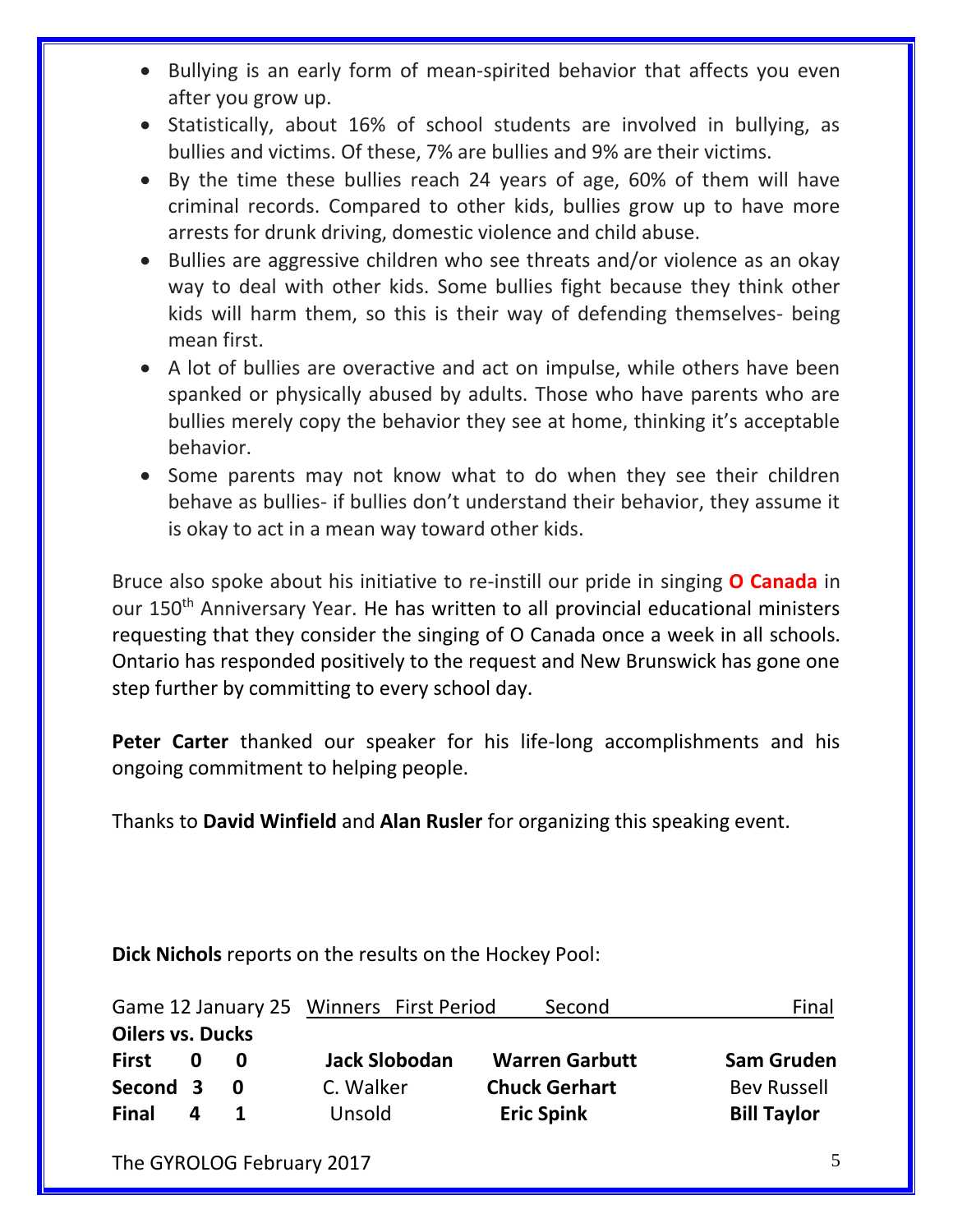| Second<br>Game 13 February 2<br>Winners<br><b>First Period</b><br>Final<br><b>Oilers vs. Predators</b> |                |                     |                                      |                             |                                   |                                   |  |  |  |  |
|--------------------------------------------------------------------------------------------------------|----------------|---------------------|--------------------------------------|-----------------------------|-----------------------------------|-----------------------------------|--|--|--|--|
| <b>First</b><br><b>Second</b>                                                                          | 0<br>0         | 0<br>$\overline{2}$ | <b>Gary Campbell</b><br>Jack Heibert |                             | David Ross<br><b>Ashley White</b> | David Ross<br><b>Ashley White</b> |  |  |  |  |
| <b>Final</b>                                                                                           | 0              | $\overline{2}$      | <b>Sharon Shaw</b>                   |                             | Unsold                            | Unsold                            |  |  |  |  |
|                                                                                                        |                | Game 14 February 16 |                                      | Winners First Period        | Second                            | Final                             |  |  |  |  |
| <b>Oilers vs. Flyers</b>                                                                               |                |                     |                                      |                             |                                   |                                   |  |  |  |  |
| <b>First</b>                                                                                           | $\overline{2}$ | 0                   | Leanne Dobson                        |                             | <b>Walter Yakimets</b>            | <b>Dave Winfield</b>              |  |  |  |  |
| Second 5                                                                                               |                | $\overline{2}$      | Cassandra Russell                    |                             | <b>Brian Scranton</b>             | M. Chung                          |  |  |  |  |
| <b>Final</b>                                                                                           | 6              | 3                   | <b>Bernie Kropp</b>                  |                             | Unsold                            | C. Walker                         |  |  |  |  |
|                                                                                                        |                | Game 15 February 24 |                                      | <b>Winners First Period</b> | Second                            | Final                             |  |  |  |  |
| <b>Oilers vs. Capitals</b>                                                                             |                |                     |                                      |                             |                                   |                                   |  |  |  |  |
| <b>First</b>                                                                                           | 0              | $\mathbf{1}$        | Rebecca Warrack                      |                             | <b>Walter Yakimets</b>            | <b>Walter Yakimets</b>            |  |  |  |  |
| Second                                                                                                 | 1              | 1                   | Erin Lucas                           |                             | <b>Grace Heibert</b>              | <b>Emily Snihurowych</b>          |  |  |  |  |
| <b>Final</b>                                                                                           | 1              | 2                   | Unsold                               |                             | <b>Care Mazzuca</b>               | C. Sellar                         |  |  |  |  |

#### **'Fast Fred'**

#### **UPCOMING EVENTS**

### **Tuesday Luncheon Meeting, Royal Mayfair Golf Club, March 7th**

**Speaker: Ian Stirling Topic: Polar Bears Meeting Coordinators: Larry Dobson, Len Stevens, Alan Rusler**

## **Gyrette Luncheon Meeting, Royal Mayfair Golf Club,**

### **Tuesday, March 14th**

**Speaker: Raymond Swonek, CEO, Greater Edmonton Foundation Topic: Building Housing for Lower Income Seniors. Registration: 11:30 am, Lunch 12:00 noon Contact: Sylvia Little**